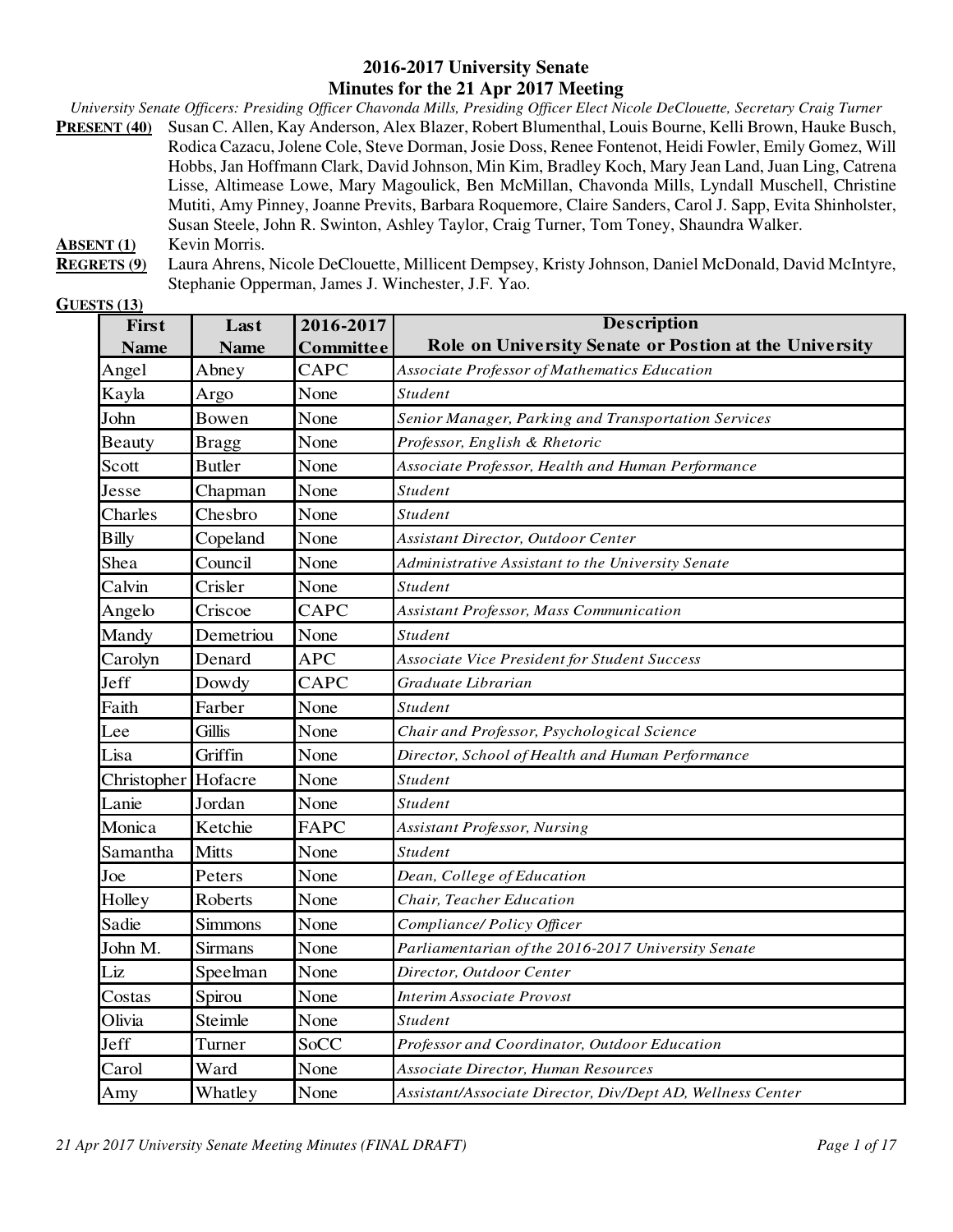**CALL TO ORDER**: Chavonda Mills, Presiding Officer of the 2016-2017 University Senate, called the meeting to order at 2:01 p.m.

### **CONSENT AGENDA**:

### *Consent Agenda Special Rule of Order two-thirds vote required*

*A consent agenda may be presented by the Presiding Officer at the beginning of a meeting. Items may be removed from the consent agenda on the request of any one member. Items not removed may be adopted by general consent without debate. Removed items may be taken up either immediately after the consent agenda or placed later on the agenda at the discretion of the assembly.* 

A consent agenda was available as an item of business listed on the meeting agenda and read as follows.

### *Changes in Existing Programs*

- 1. **BA in Political Science, Senior Capstone** A modification was made to the Bachelor of Arts degree in Political Science. The senior capstone is a 3 hour requirement. The faculty requested the removal of the internship (POLS 4960 Internship and/or Cooperative) as a capstone option.
- 2. **BA in English, Literature Concentration: Upper Division Course Requirements** After a review of the upper-division curriculum, the undergraduate Literature Program found limitations with its major requirement categories, both in terms of student exposure to important areas of literary study and in terms of offering a range of courses for degree progress. A proposal was submitted and approved, effective Fall 2018, which exposes students to a better range of literary areas, including national and multicultural literatures, and also affords students a broader range of options for the degree.
- 3. **BA in English, Creative Writing Concentration: Changes to the Three Courses** The "Three Courses from the Following" Major Requirement of the BA in English, Creative Writing Concentration must be updated based upon the approval of the new and retitled undergraduate ENGL literature courses, effective Fall 2018.
- 4. **Discontinuation of MBA Program Delivery at Robins Air Force Base (RAFB)** The College of Business will no longer offer the MBA in a face-to-face mode at RAFB. This is a modification of location only; the College of Business will continue to offer the MBA degree. Effective Date: Fall 2017 – no new admits to the face-to-face MBA program at RAFB after fall 2017. Teach-out of currently enrolled and tobe-enrolled students is expected to take at least five semesters.
- 5. **MMIS** Change the admission waiver policy (GMAT or GRE) from AACSB institution to AACSB and/or ABET institutions.
- 6. **MSLCM** Change the admission waiver policy from 3.5 GPA and AACSB institution to 3.15 GPA and AACSB institution.
- 7. **MBA** Create an admission waiver policy of 3.15 undergraduate GPA and AACSB institution.

# *Change in Credit Hour Range*

- 8. **CHEM 2999** The credit hour range was changed from 1-4 credit hours to 0-4 credit hours.
- 9. **PHYS 2999** The credit hour range was changed from 1-4 credit hours to 0-4 credit hours.

# *Change in Catalog Description and Academic Profile*

- 10. **ENGL 4440** In order to expose literature students to both modern and contemporary drama, the Literature Program of the Department of English & Rhetoric has made the following changes:
	- i. catalog description of ENGL 4440 Modern Drama from "a study of selected modern plays in English" to "a study of selected modern and/or contemporary plays," and
	- ii. The academic profile of the course such that whenever the phrase "modern drama" appears it is replaced with "modern and/or contemporary drama."
- 11. **ENGL 4446** In order to expose literature students to both modern and contemporary poetry, the Literature Program of the Department of English & Rhetoric has made the following changes: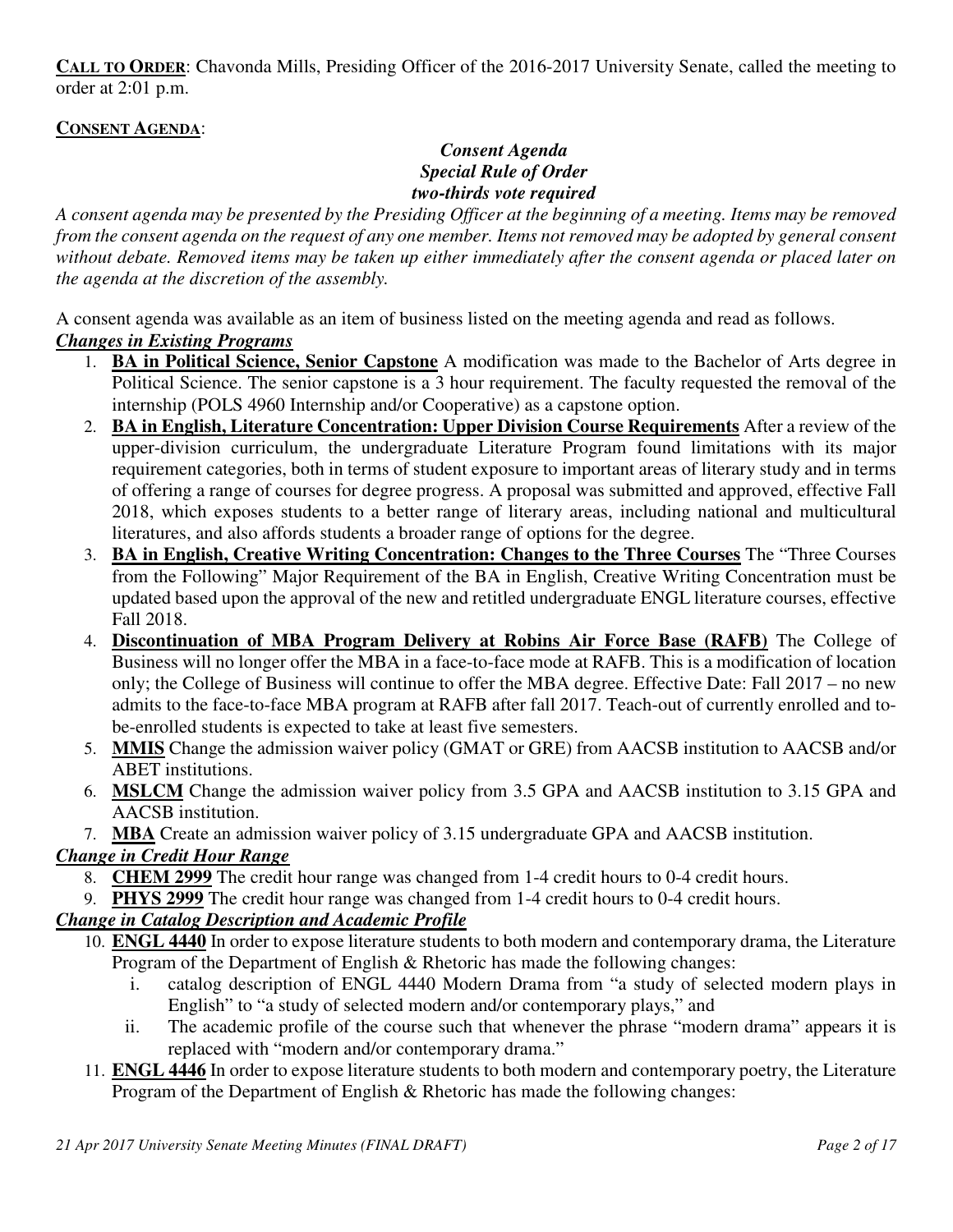- i. the catalog description of ENGL 4446 Modern Poetry from "a study of selected modern poetry in English" to "a study of modern and/or contemporary poetry," and
- ii. the academic profile of the course such that whenever the phrase "modern poetry" appears, it is replaced with "modern and/or contemporary poetry."
- 12. **ENGL 4110/5110** On March 10, 2010, after being approved by the Department of English & Rhetoric and Chair Whitaker as well as the College of Arts & Sciences Curriculum & Instruction Committee and Dean Procter, Provost Jordan approved changing the academic profile of ENGL 4110 Literary Criticism and 5110 Literary Criticism to an in-depth study of one to three critical theories. However, the subsequent catalog description was not amended. The revised catalog description should read: "A focused study of one or two methodologies of literary criticism."

## *Course Name Change*

13. **ENGL 4555** The Literature Program of the Department of English & Rhetoric has changed the title of ENGL 4555 American Literature 1865 to 1920 to ENGL 4555 American Realism.

# *New Courses*

- 14. **BIOL 3810** This course provides an overview to botanical concepts including the biology of the plant cell, energetics (photosynthesis and respiration), plant structure and development, physiology (growth and development, nutrition, water relations), along with a consideration of ecology, systematics, and evolution.
- 15. **ENGL 4224** A study of selected works of poetry and prose from the Renaissance period in England, continental Europe, and explorations of the Americas.
- 16. **ENGL 4229** A study of dramatic literature from the Elizabethan and Jacobean periods in England.
- 17. **ENGL 4450** A study of literature and film by and about women from a global perspective and from perspectives of women's and gender studies.
- 18. **ENGL 4540** A study of selected American literature from 1800-1865.
- 19. **ENGL 4660** A study of early twentieth-century American literature.
- 20. **ENGL 4675** A study of contemporary American literature.
- 21. **ENGL 4775** A study of the interconnections between folklore and literature and how they influence each other, from a global perspective.
- 22. **ENGL 4810** A study of film and film theory.
- 23. **ENGL 4820** A study of selected texts by Jane Austen in comparison with film adaptations of Austen's work.
- 24. **ENGL 4910** Special studies in topics in American literature. This course is repeatable for credit.
- 25. **ENGL 4915** Special studies in topics in British literature. This course is repeatable for credit.
- 26. **ENGL 4920** Special studies in topics in pre-1800 literature. This course is repeatable for credit.
- 27. **ENGL 4925** Special studies in topics in post-1800 literature. This course is repeatable for credit.
- 28. **ENGL 4530** A study of selected American literature before 1800.
- 29. **THEA 1207** The third of a three-course certificate program designed specifically to provide students with a basic and advanced level of on-set grip rigging skills, knowledge and experience with film industry standard organizational structure, professional equipment, and on-set procedures in grip rigging.
- 30. **THEA 1307** The third of a three-course certificate program designed specifically to provide students with a basic level of on-set film set construction skills, knowledge and experience with film industry standard organizational structure, professional equipment, and on-set procedures in set construction.

# *University Senate Housekeeping Matters*

- 31. University Senate Meeting Agenda (04/21/2017)
- 32. University Senate Minutes (03/17/2017)

A **MOTION** *to adopt the consent agenda* was made, seconded and adopted with no proposed extractions and no further discussion with no dissenting voice.

**AGENDA**: The agenda for this meeting was *approved as circulated* as item 31 of the consent agenda.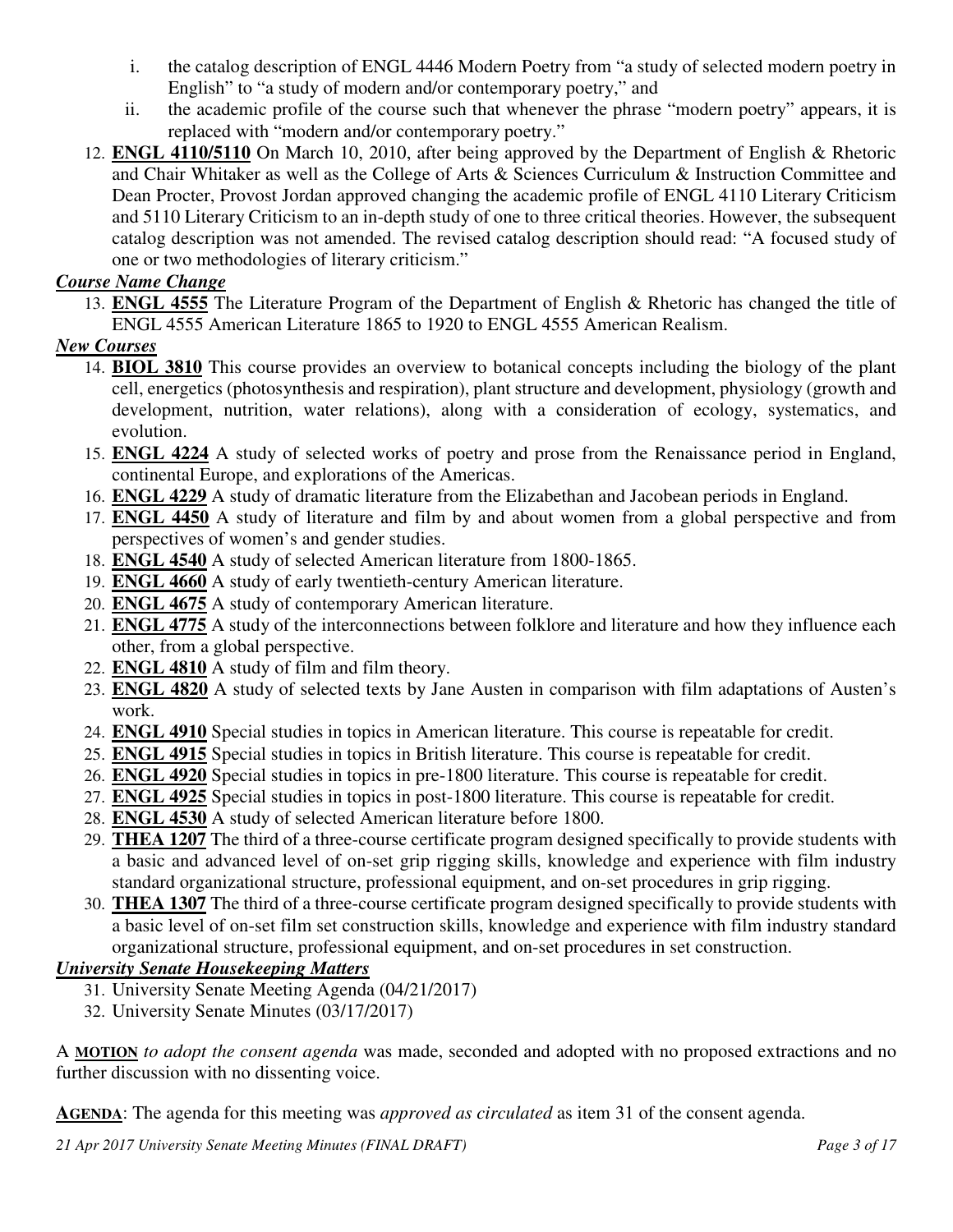**MINUTES**: The minutes of the 17 Mar 2017 university senate meeting were *approved as circulated* as item 32 of the consent agenda.

# **PRESIDENT'S REPORT** – President Steve Dorman

1. **FY 2018 BUDGET** At the recent USG BoR meeting in Brunswick, the Board approved a 2% increase to undergraduate tuition for all institutions. This percent increase applies to both in-state students and outof-state students. The FY 2018 formula generated \$66.7 million in new funding for instruction for the system. Georgia College will receive approximately \$3.3M in new state funds, to include the following:

\$1.4M in enrollment earnings (to offset required institutional funding needs in benefits and merit, in addition to new funding needs across campus—once the budget is formally approved in May, additional detailed information will be presented to the campus.)

\*\$219K to support health insurance increases and related fringes

\*\$870K to support the 2% merit increases and related fringes

\*\$814K to support increases in the teachers retirement system-institutional match

\*\$121K increase to support increase in square footage (maintenance & operations)

\$(40K) reduction in DOAS premium changes (building, auto, liability and workers comp insurance) \$(67K) partial reduction for prior year one-time funding increase for health insurance premiums.

#### \* *denotes not being fully funded by the formula funding*

Additionally, we received \$2.7M in Special Initiative funding to support the new Georgia Center for Early Language and Literacy.

- 2. **NEW CHIEF OF POLICE FOR GC** Mr. Don Challis has accepted the position of Chief of Police and Director of Public Safety at Georgia College and will begin work on Monday, 24 Apr 2017. Mr. Challis comes to us with almost 30 years of college policing experience, including 11 years as Chief of Police at William & Mary, and most recently, 3 years as Assistant Vice President for Safety and Security at South Dakota State University. Don's proven leadership abilities and extensive experience will help strengthen our procedures, policies, and the strategic direction in this critical support area. Please help me welcome Don Challis to Georgia College. Thanks to Susan Allen and to the search committees who were able to bring this search to a conclusion.
- 3. **COMMENCEMENT** I hope you all will join me for our Graduate Commencement Ceremony on Friday, 5 May 2017, at 7:00 p.m. in the Centennial Center. Our speaker will be Mr. Michael Garrett who is a graduate of GC and a member of the Foundation Board. The Undergraduate Commencement Ceremonies will be on Saturday, 6 May 2017, at 9:00 a.m. and 2:00 p.m. in the Centennial Center. Our speaker for that graduation will be Dr. Cedric Howard, VP for Student Affairs at SUNY Fredonia. Dr. Howard is also a GC graduate. Receptions will follow each ceremony for you to mingle with the graduates and their families.
- 4. **FACULTY FRIDAY** Please join me for Faculty Friday this afternoon at 4:30 in the Leland Gallery in Ennis Hall. I look forward to hearing about your semester and your plans for the summer.
- 5. **LEGISLATIVE SESSION/CAMPUS CARRY** As you have heard, the Georgia General Assembly passed a bill that would allow campus carry with some limits/exemptions. The bill is on the Governor's Desk for consideration. Should he sign the bill, we will be provided extensive/specific guidelines for the implementation of what would be a new law that would go into effect 1 July 2017. Please remain alert for any future announcements about this.
- 6. **SPRING/SUMMER UPCOMING FACILITY MOVES** Over the next few months several units will be moving in to new spaces at the university. Many of these moves will happen over the summer so we wanted you to be aware of them. While some of these moves involve repairs to existing structures others are a result of our work to strategically align and optimize the effectiveness and efficiencies of our facilities to best meet our institutional needs. To help address this initiative, we are slated for the following late spring/summer moves across campus.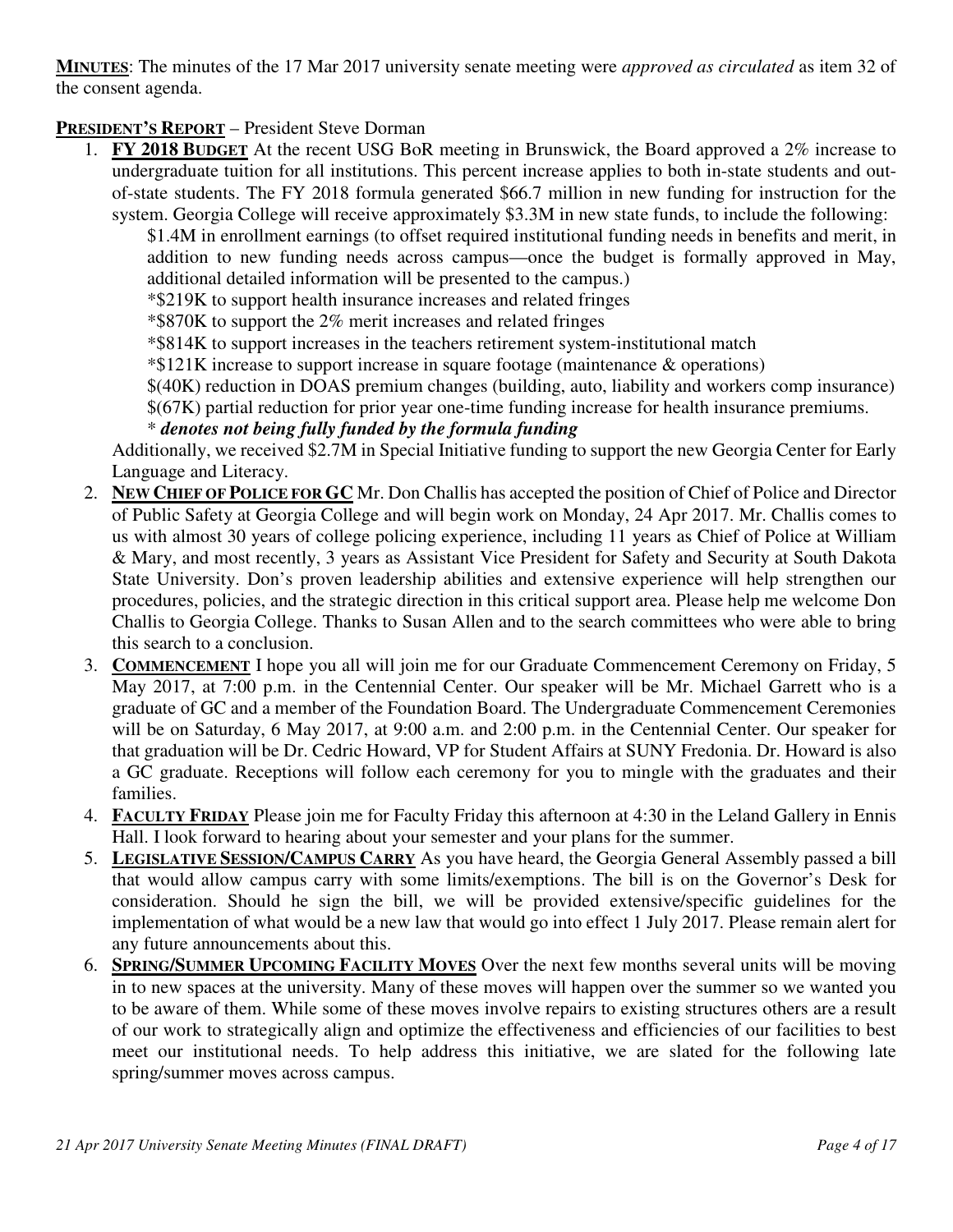| <b>Building</b>                |                    | Date         |            | <b>Departments</b>                                                                                                           |  |
|--------------------------------|--------------------|--------------|------------|------------------------------------------------------------------------------------------------------------------------------|--|
| From                           | To                 | <b>Start</b> | Finish     |                                                                                                                              |  |
| Library                        | A&S                | 24-Apr       | 26-Apr CTL |                                                                                                                              |  |
| A&S                            | Library            | $10 -$ Jul   | 12-Jul CTL |                                                                                                                              |  |
| Watts                          | Mayfair            | $17$ -May    |            | 24-May Admissions                                                                                                            |  |
| <b>Parks Hall</b>              | Mayfair            | 17-May       |            | 24-May Admissions VP (3)                                                                                                     |  |
| Clarke St House McIntosh       |                    | $17$ -May    |            | 24-May Live Healthy Baldwin (2), Graduate Admissions (2)                                                                     |  |
| <b>Terrell</b>                 | <b>McIntosh</b>    | $17$ -May    |            | 24-May Honors (2)                                                                                                            |  |
| <b>White House</b>             | <b>McIntosh</b>    | 17-May       |            | 24-May Univ. Historian (1)                                                                                                   |  |
| Downtown 127<br><b>Hancock</b> | <b>Watts House</b> | $1$ -Jun     |            | 7-Jun Univ. Communications                                                                                                   |  |
| <b>Terrell Hall</b>            | *Beeson            | $1$ -Jul     | $15$ -Jul  |                                                                                                                              |  |
| <b>Vinson</b>                  | <b>Summerlin</b>   | $15$ -Jul    | <b>TBD</b> | <b>Univ. Advancement</b>                                                                                                     |  |
| N/A                            | Clarke St.         | <b>TBD</b>   | <b>TBD</b> | <b>Literacy Program</b><br>*Physics offices and labs (not teaching labs or the main office), Philosophy and Liberal Studies, |  |

World Languages and Cultures, Geography, Mass Communications and The Center for Program **Evaluation and Development.** 

7. **THANKS TO IT** Many times we don't think a lot about IT until something goes wrong. Recently I came across this factoid that made me thankful for the work IT does in the background. During our recent registration 593 students registered in 45 seconds! Amazing! See the chart below for a second by second analysis of this particular 45 seconds! Thank an IT rep next time you see them!



# 8. **QUESTIONS** were invited from the floor. There was one question. Question Should we be contacting the Governor about the campus carry legislation on his desk? Response Allow me to preface my remarks by making it clear that I am not telling you what to do.

- a. You may consider contacting the Governor as a citizen. I will be contacting the Governor as a citizen (and not as university president) to express my personal views on the legislation.
- b. While you certainly can mention that you are a student, a professor, or a university employee, don't use your university email address or university letterhead to share your position as this violates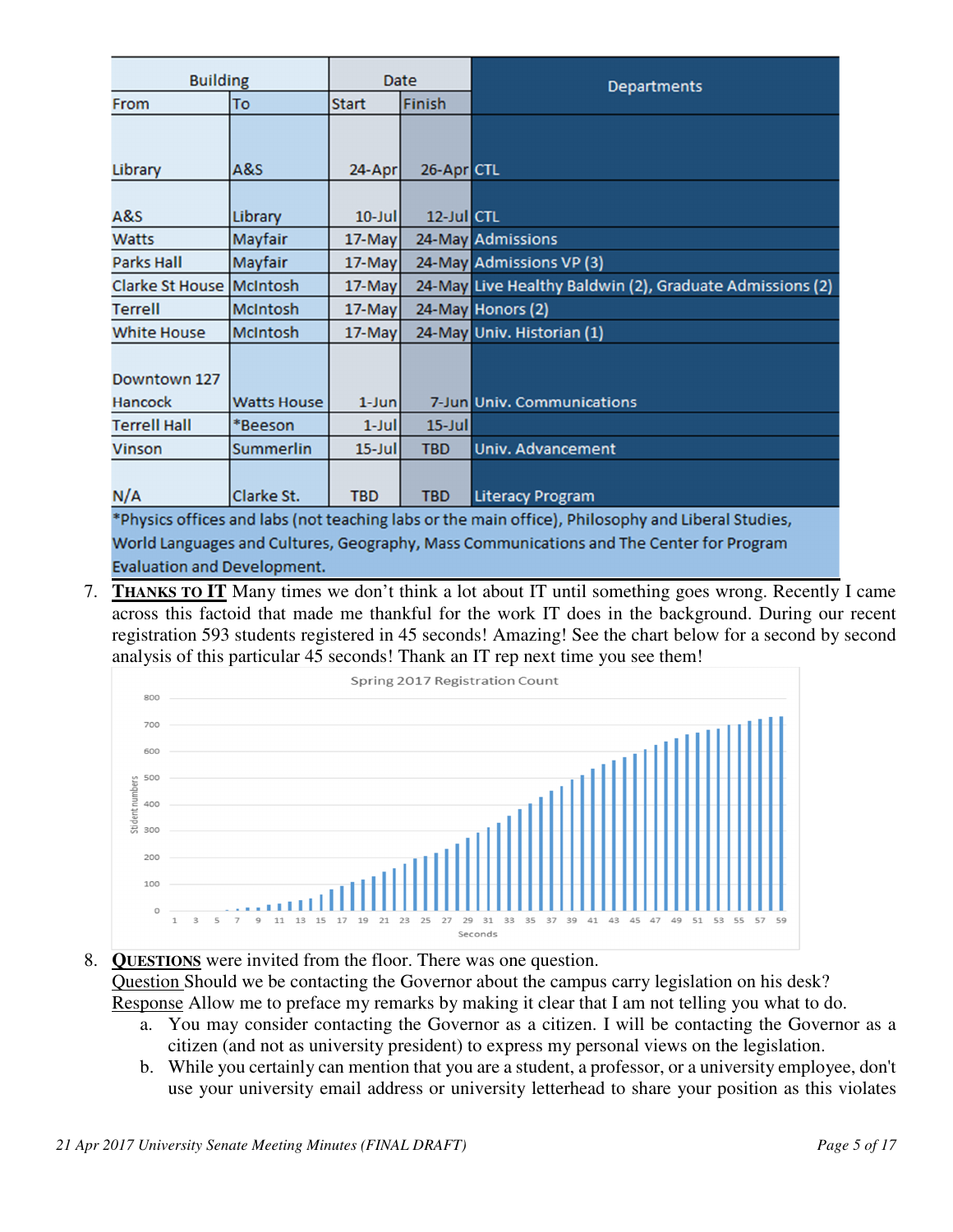USG policy and be clear that you are communicating as a citizen and not as a representative of the university or USG.

- c. If you are inclined to contact the Governor, I suggest you consider reviewing his campus carry veto from last year's legislative session – there is some good content there.
- d. Allow me to reiterate that I am not telling you what to do.

**PROVOST'S REPORT** – Provost Kelli Brown elected not to provide an oral report, yet submitted the following report in writing for inclusion in the meeting minutes.

- 1. **COMMENCEMENT**
	- a. **Graduate Commencement Ceremony** Fri, 5 May 2017, in the Centennial Center at 7:00 p.m.
	- b. **Undergraduate Commencement Ceremonies** Sat, 6 May 2017 in the Centennial Center at i. 9:00 a.m. (Arts and Sciences) and
		- ii. 2:00 p.m. (Business, Education and Health Sciences)
	- c. **Counts** There are approximately 375 graduate students graduating and a little over 1000 undergraduate students graduating. As always an exciting time for students and their family and friends. Please participate if you can.
	- d. **Receptions** will follow each ceremony for you to mingle with the graduates and their families.

# **RECOGNITIONS**:

- 1. Chavonda Mills noted that certificates of recognition were signed by President Dorman and awarded for participating in shared governance to three groups of individuals who
	- a. serve on a senate committee who are not also university senators called "volunteers"
	- b. are completing their term of service as a university senator called "senators completing terms," and
	- c. serve as a committee officer, university senate officer, or serve on Executive Committee called "leaders."
- 2. Volunteers received their certificates at the 31 Mar 2017 meetings of committees;
- 3. Senators completing terms and leaders received their certificates at this meeting. President Dorman was invited to assist in distributing certificates. Chavonda Mills read the names of those being recognized while President Dorman awarded the certificates of recognition. Senators completing terms and leaders who were not present will have their certificates hand delivered at a later date.
	- a. Senators Completing Terms meriting recognition include the following.
		- i. SELECTED STUDENT SENATORS Altimease Lowe and Laura Ahrens.
		- ii. SELECTED STAFF SENATORS Millicent Dempsey, Kristy Johnson, Daniel McDonald, Evita Shinholster.
		- iii. PRESIDENTIAL APPOINTEES Susan C. Allen (RPIPC), Kay Anderson (CAPC), Robert Blumenthal (FAPC), Kevin Morris (SAPC), and Min Kim (APC).
		- iv. ELECTED FACULTY SENATORS Louis Bourne (CoAS), Nicole DeClouette (CoE), Josie Doss (CoHS), Renee Fontenot (CoB), Heidi Fowler (CoHS), Bradley Koch (CoAS), Mary Jean Land (CoAS), David McIntyre (CoB), Ben McMillan (At-Large), Barbara Roquemore (CoE), Claire Sanders (CoAS), Susan Steele (CoHS), and Shaundra Walker (Library).
	- b. Leaders meriting recognition include the following.
		- i. ADMINISTRATIVE ASSISTANT Shea Council.
		- ii. PARLIAMENTARIAN John Sirmans.
		- iii. COMMITTEE OFFICERS
			- 1) APC Carol Sapp (Chair), Mike Gleason (Vice-Chair), David McIntyre (Secretary).
			- 2) CAPC Lyndall Muschell (Chair), Angel Abney (Vice-Chair), Josie Doss (Secretary).
			- 3) ECUS Chavonda Mills (Chair), Nicole DeClouette (Vice-Chair), Craig Turner (Secretary).
			- 4) FAPC Alex Blazer (Chair), Tom Toney (Vice-Chair), David Johnson (Secretary).
			- 5) RPIPC Jan Clark (Chair), Susan Allen (Vice-Chair), Emily Gomez (Secretary).
			- 6) SAPC Heidi Fowler (Chair), Ben McMillan (Vice-Chair), Simplice Tchamna (Secretary).
			- 7) SCON Nicole DeClouette (Chair), Craig Turner (Secretary).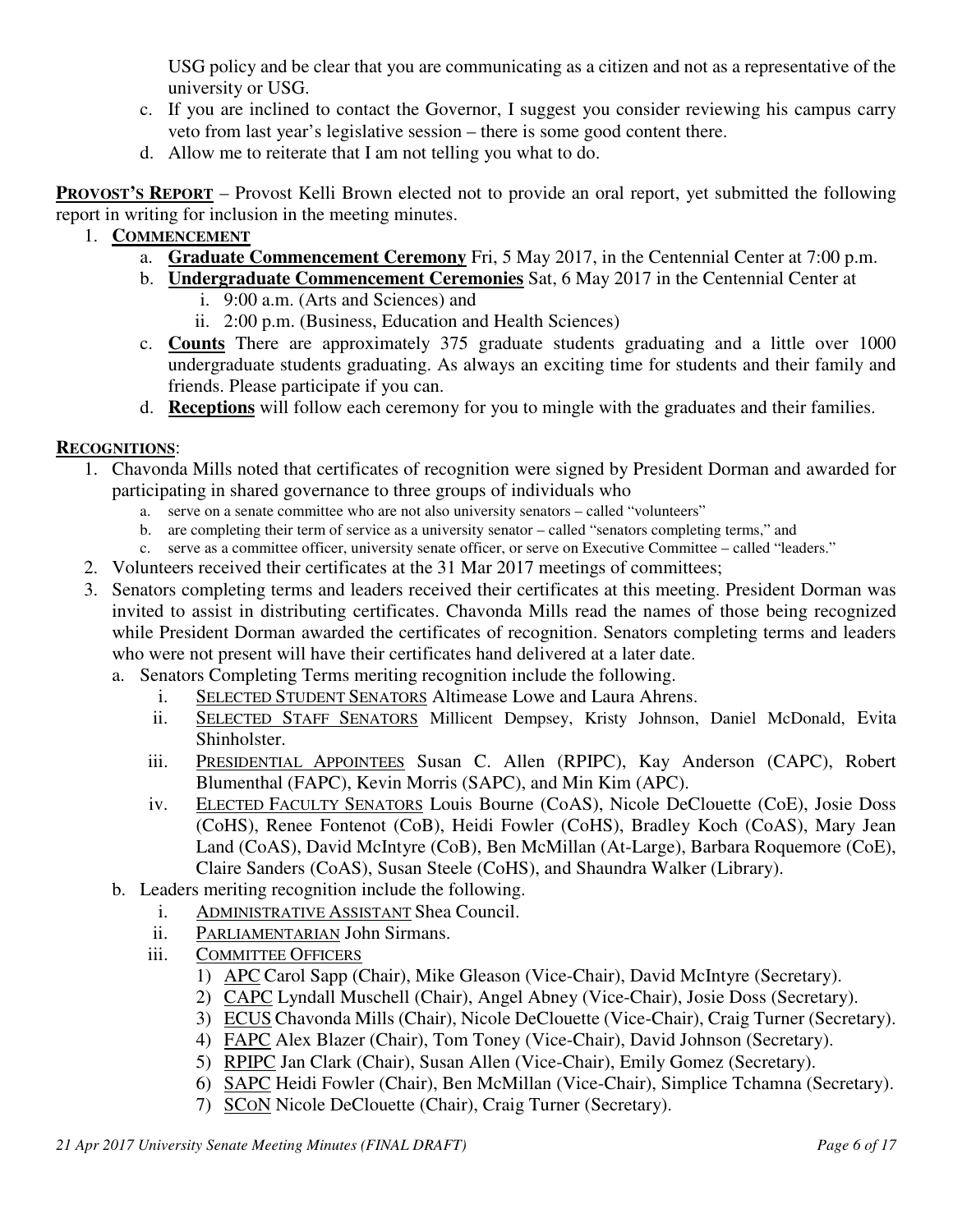8) SOCC Mary Magoulick (Chair), Brandon Samples (Vice-Chair), Kay Anderson (Secretary).

- iv. EXECUTIVE COMMITTEE MEMBERS Costas Spirou (Interim Provost Fall 2016), Provost Brown (Spring 2017), President Dorman, Nicole DeClouette (CoE), Chavonda Mills (CoAS), Susan Steele (CoHS), John R. Swinton (CoB), Craig Turner (CoAS), and Shaundra Walker (Library).
- v. UNIVERSITY SENATE OFFICERS Chavonda Mills (Presiding Officer), Nicole DeClouette (Presiding Officer Elect), and Craig Turner (Secretary).

**MEETING ETIQUETTE REVIEW**: Presiding Officer Chavonda Mills provided the following contextual information pertaining to university senate meeting etiquette as a preface to the deliberation on motions.

# 1. **Meeting Etiquette**

# *Etiquette*

- *1. Senators must be recognized by the presiding officer before speaking.*
- *2. Senators should not interrupt whoever has the floor.*
- *3. Senators should limit their remarks to five minutes.*
- *4. Senators may begin debate of a motion or question once it has been presented to the assembly and clearly restated by the chair.*
- *5. During debate, a senator recognized to speak by the presiding officer should direct all comments to the presiding officer rather than address other Senators directly.*
- *6. Senators should not attack or question the motives of another Senator, but restrict their comments to the merits of the motion or topic at hand.*
- *7. No member should speak twice to the same issue until everyone else has had the opportunity to speak on the issue.*

## *Procedural Guidelines*

- *1. Motions, questions, and other agenda items are merely recommendations for consideration by the assembly to adopt or accept at the discretion of the senators present.*
- *2. Anytime before a motion or question is restated by the presiding officer, its maker may suggest modifications or withdraw the motion or question without consent of the senator who seconded it.*
- *3. Senators should restrict their remarks to the current motion, question, or issue before the assembly.*

# 2. **Pertinent University Senate Bylaw**

*I.Section2. Additional. The University Senate exists to promote and implement effective shared governance at the university. It is expressly charged with recommending academic and institutional policy. In addition to its policy recommending responsibility, the University Senate serves in an advisory role to the administration, particularly in the implementation of policy or improvement of processes that have broad institutional impact or implications, including but not limited to planning and budgetary processes. The University Senate strives to be mindful and respectful of matters that are more appropriately handled at the divisional, college, and department levels, but may make recommendations concerning matters within these areas that have broader institutional impact or implications.* 

**UNFINISHED BUSINESS**: There was no unfinished business.

### **NEW BUSINESS**:

1. **MOTION 1617.EC.001.B (BYLAWS AMENDMENT: SUBCOMMITTEE ON THE CORE CURRICULUM MEMBERSHIP)** On behalf of the committee, Chavonda Mills, ECUS Chair, presented the motion *To modify the University Senate bylaws from:*

*V.Section2.D.1.a. Membership.* 

*At least three (3) voting members of the subcommittee shall be elected faculty senators and all voting members must be selected from the Corps of Instruction faculty.*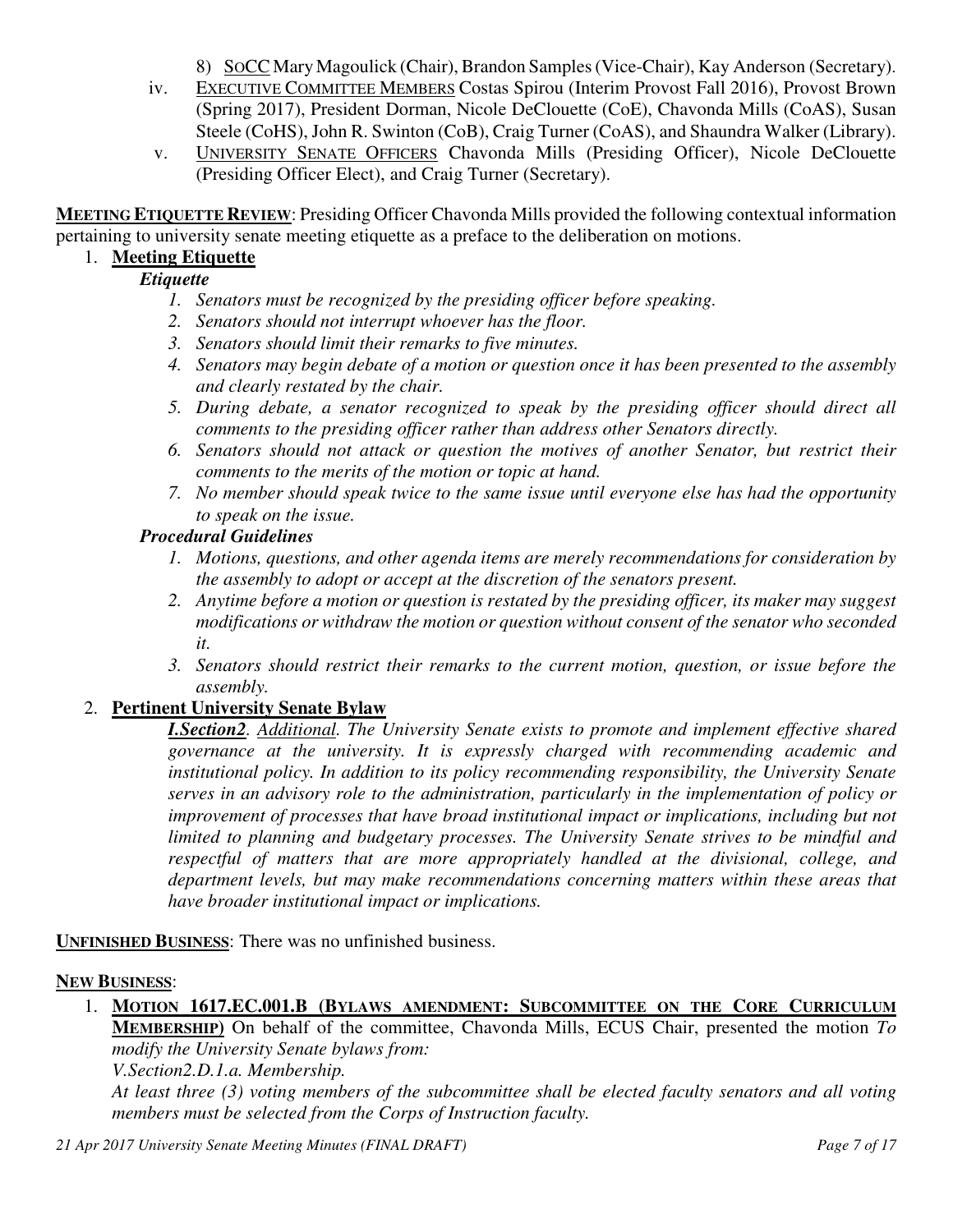*At least two (2) voting members of the subcommittee shall be elected faculty senators and all voting members must be selected from the Corps of Instruction faculty.*

- a. **SUPPORTING DOCUMENTS** Supporting documentation, accessible in the online motion database, was available for display on the big screen.
- i. *Rationale for proposed revision* A pdf file providing the rationale for the proposed revision. b. **CONTEXTUAL INFORMATION** Chavonda Mills provided the following contextual information.
	- i. There is a tension between the number of elected faculty senators (EFS) and the number of elected faculty senator positions on committees. In recent years, at least one elected faculty senator has had to serve on two committees in order to meet committee composition requirements in the university senate bylaws pertaining to elected faculty senators. Currently Mary Magoulick is serving on both CAPC and SoCC. Decreasing the required number of elected faculty senators on SoCC by one will partially relieve this tension.
	- ii. It is worth noting that the proposed revision complies with Bylaw V.Section2.A.3.a that requires at least two university senators to serve on permanent subcommittees.
	- iii. This is the second reading of this motion as required in the following university senate bylaw. This motion had its first reading at the 17 Mar 2017 university senate meeting.
		- *VI.Section 3. Non-editorial Revisions. Motions regarding non-editorial revisions of these bylaws shall receive consideration at two consecutive regular meetings of the University Senate. At the first of these meetings, the motion shall receive a first reading wherein it is introduced by the Executive Committee in compliance with VI.Section2 and debated by the University Senate but may not be voted on. At the conclusion of this first reading, the motion must be postponed to the next regular meeting of the University Senate. At this next meeting, the motion shall receive a second reading wherein it shall receive disposition. Adoption of the motion shall occur with a two-thirds majority of those casting votes favoring adoption and upon approval of the University President.*
- c. **DISCUSSION** There was no discussion.
- d. **SENATE ACTION** Motion 1617.EC.001.B was *APPROVED* with no additional discussion by a show of hands vote (24 ayes and 0 nays thus 100% of those casting votes favored adoption meeting the *two-thirds majority of those casting votes* threshold in the pertinent bylaw highlighted above).
- 2. **MOTION 1617.APC.001.O (AMENDMENT OF EMERGENCY PROCEDURES)** On behalf of the committee, Carol Sapp, APC Chair, presented the motion *To amend the statement on emergency procedures in the supporting document entitled "Amendment of Emergency Procedures" as a required common syllabus statement*.
	- a. **SUPPORTING DOCUMENTS** Supporting documentation, accessible in the online motion database, was available for display on the big screen.
		- i. *Amendment of Emergency Procedures* An MSWord file providing the proposal details.

# b. **CONTEXTUAL INFORMATION**

- i. This motion had been considered at the 17 Mar 2017 meeting of the university senate at which time it was committed (sent back to APC) for further review and clarification. The interested reader is referred to the minutes of the 17 Mar 2017 university senate meeting for additional details on the previous deliberation of this motion.
- ii. The proposal is to add the sentence in bold print to the required statement on fire drills. *Fire drills will be conducted annually. In the event of a fire alarm, students will exit the building in a quick and orderly manner through the nearest hallway exit. Learn the floor plan and exits of the building. Do not use elevators. If you encounter heavy smoke, crawl on the floor so as to gain fresh air. Provide assistance to those who*

*to:*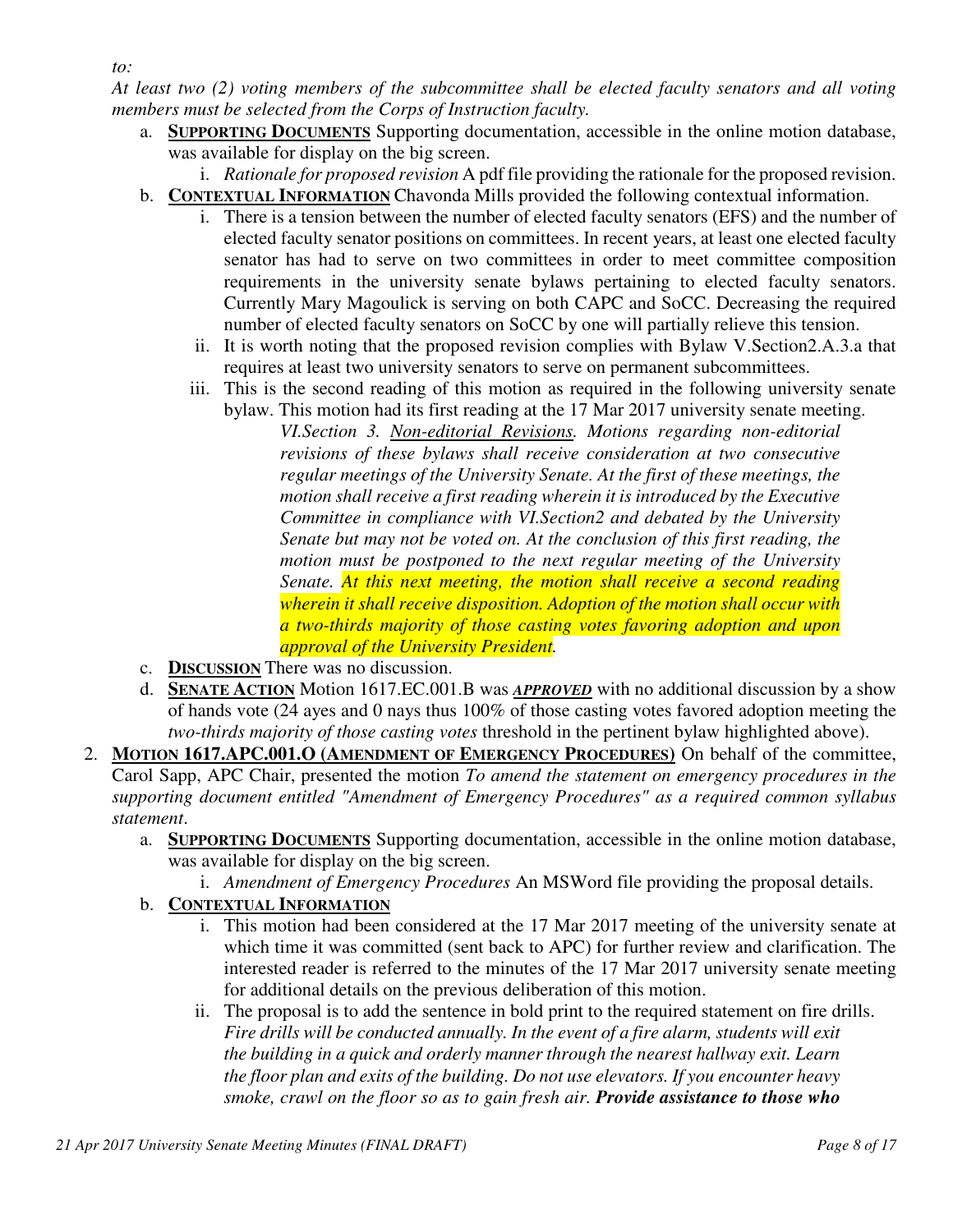*are in need of help without endangering your own life. Assemble for a head count on the front lawn of main campus or other designated assembly area.* 

- c. **DISCUSSION** The following conversation points comprised the discussion.
	- i. A question from the floor was posed seeking clarification on the absence of the phrase *disabled persons*. The response was that *disabled persons* would be included by the phrase *those who are in need of help*.
- d. **SENATE ACTION** Motion 1617.APC.001.O was *APPROVED* with no additional discussion with no dissenting voice.
- 3. **MOTION 1617.RPIPC.001.P (GC PARKING ALLOCATION POLICY)** On behalf of the committee, Jan Hoffmann Clark, RPIPC Chair, presented the motion *To recommend the adoption of the attached Parking Allocation Policy as University Policy.*
	- a. **SUPPORTING DOCUMENTS** Supporting documentation, accessible in the online motion database, was available for display on the big screen.
		- i. *2006 Parking and Transportation Review Committee Proposal An MSWord file providing* the guidelines document from 2006 that was presently not formally included in official university parking policies.
		- ii. *Presidential Approval of 2006 parking and Transportation Review Committee Proposal* An MSWord file providing the announcement to the campus community of the 2006 parking policy by former university president, Dr. Dorothy Leland.
		- iii. *Parking Allocation Policy.docx* An MSWord file providing the proposed policy using the university senate policy format.
	- b. **CONTEXTUAL INFORMATION** Jan Hoffmann Clark noted that the proposed policy was a reaffirmation of elements found in the 2006 guidelines and intended to put these guidelines into the official university policy. Jan Hoffmann Clark read the policy statement from supporting document three into the record.

*Parking spaces shall be allocated by the Parking and Transportation Advisory Committee (PTAC) in compliance with the following: Parking in the heart of the main campus is primarily set aside for faculty and staff, although a premium should not be charged for these spaces. These groups have the greatest need to be closest to the academic and administrative buildings on campus, and accommodation should be made to permit employees to leave campus for work-related trips and yet be able to find parking when they return without costing the state additional money by spending time looking for parking. Employees should have an option to park in more remote areas at no cost if they wish to do so.*

- c. **DISCUSSION** A series of questions of clarification comprised the discussion.
	- i. How soon would the proposed policy be implemented? *As soon as possible.*
	- ii. What does "primarily" mean as used in the sentence *Parking in the heart of the main campus is primarily set aside for faculty and staff, although a premium should not be charged for these spaces*? *Heart of campus.*
	- iii. What parking options do commuter students have? *Designated commuter lots which comprise a plethora of lots. There is a plan drafted by a Presidential Task Force (Members represent Students, Staff, Faculty, Administration, Milledgeville community) currently under review by President Dorman.*
	- iv. Where is the new commuter lot where there are always spots for commuters? *This lot is the Wilkinson Used Cars lot.*
	- v. Weren't the results of the recent changes to Kilpatrick and Peabody lot that this lot became all faculty/staff? *In Summer 2016, there was a net gain to students of 60 parking spots in this area.*
- d. **SENATE ACTION** Motion 1617.RPIPC.001.P was *APPROVED* with no additional discussion with no dissenting voice.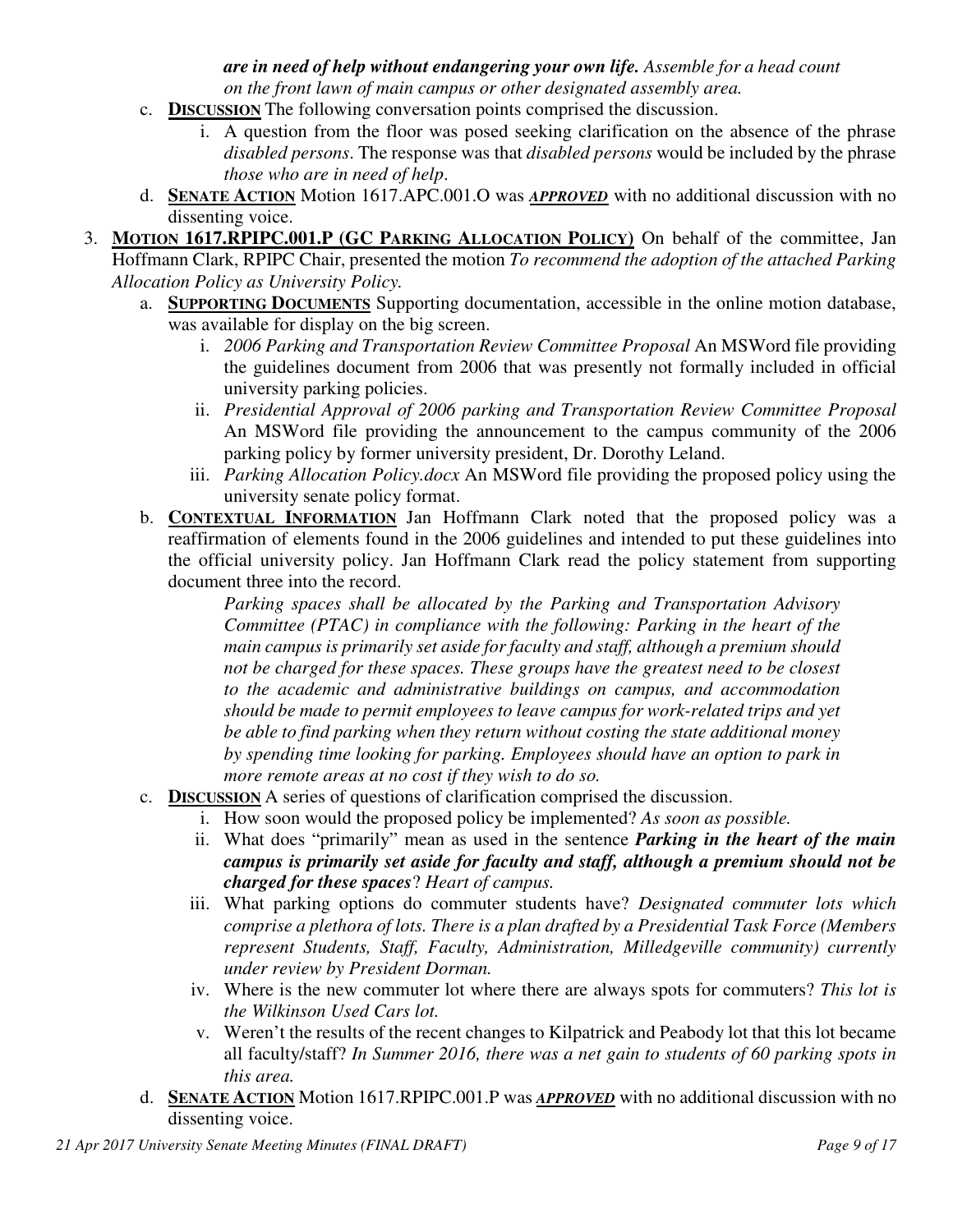#### 4. **MOTION 1617.CAPC.019.C (ADDITIONAL DELIVERY FORMAT - MAT IN SECONDARY EDUCATION)** On

behalf of the committee, Lyndall Muschell, CAPC Chair, presented the motion *To recommend the approval of an additional delivery format for the MAT in Secondary Education as described in the supporting documents.*

- a. **SUPPORTING DOCUMENTS** Supporting documentation, accessible in the online motion database, was available for display on the big screen.
	- i. *MAT Secondary Ed Additional Delivery Format.pdf* A pdf file providing the rationale and details of this curricular proposal.
	- ii. *MAT Secondary Ed Additional Delivery Format Signature Form.pdf* A pdf file providing the signed cover sheet documenting review prior to and including CAPC for this proposal.
- b. **CONTEXTUAL INFORMATION** The proposal is to offer this program in an online format in addition to the current traditional format. The proposed online format will
	- i. better compete with the Teacher Alternative Preparation Program (Georgia TAPP) administered by the Regional Educational Service Agencies, and
	- ii. provide this degree opportunity to classroom teachers who must earn initial certification to continue teaching, and to those holding bachelor's degrees who are unable to attend the existing campus based program, due to distance or employment obligations.
- c. **DISCUSSION** None.
- d. **SENATE ACTION** Motion 1617.CAPC.019.C was *APPROVED* with no additional discussion with no dissenting voice.
- 5. **MOTION 1617.CAPC.020.C (RECOMMENDATION AGAINST DEACTIVATION OF B.S. IN OUTDOOR EDUCATION)** On behalf of the committee, Lyndall Muschell, CAPC Chair, presented the motion *To recommend against the deactivation of the B.S. in Outdoor Education.*
	- a. **SUPPORTING DOCUMENTS** Supporting documentation, accessible in the online motion database, was available for display on the big screen.
		- i. *BS Outdoor Education Deactivation Proposal.pdf* A pdf file providing the rationale and details of this curricular proposal.
		- ii. *Deactivation-BS Outdoor Ed-Signature Page.pdf* A pdf file providing the signed cover sheet documenting review prior to and including CAPC for this proposal.
		- iii. *Timeline BS Outdoor Education.pdf* A pdf file providing the curricular review timeline of the proposal primarily focusing on department and college activity.
		- iv. *Enrollment Data for Outdoor Education.pdf* A pdf file providing enrollment data on a variety of programs including outdoor education.
		- v. *List of Low Performing Programs 2015.pdf* A pdf file listing of low-producing programs at Georgia College noting the outdoor education program is not on this list.
		- vi. *Rationale for CAPC Vote BS Outdoor Education.docx* An MSWord file providing the rationale for the CAPC votes pertinent to the proposed deactivation of this program.
	- b. **CONTEXTUAL INFORMATION** The following timeline was provided by CAPC Chair Lyndall Muschell, on behalf of CAPC.
		- i. **On October 7, 2016**, the proposal for the Deactivation of the B.S. in Outdoor Education came before CAPC for deliberation and vote. A large representation of constituents (faculty, administrators, past and current students) were present to speak both for and against the deactivation of the program. After much discussion, a vote was taken by secret ballot. The outcome of the vote was against the deactivation. Therefore, the proposal was not sent forward to the University Senate for consideration. The outcome was reported to the Executive Committee on the same afternoon during the meeting of the Executive Committee with Standing Committee Chairs.
		- ii. **On December 2, 2016**,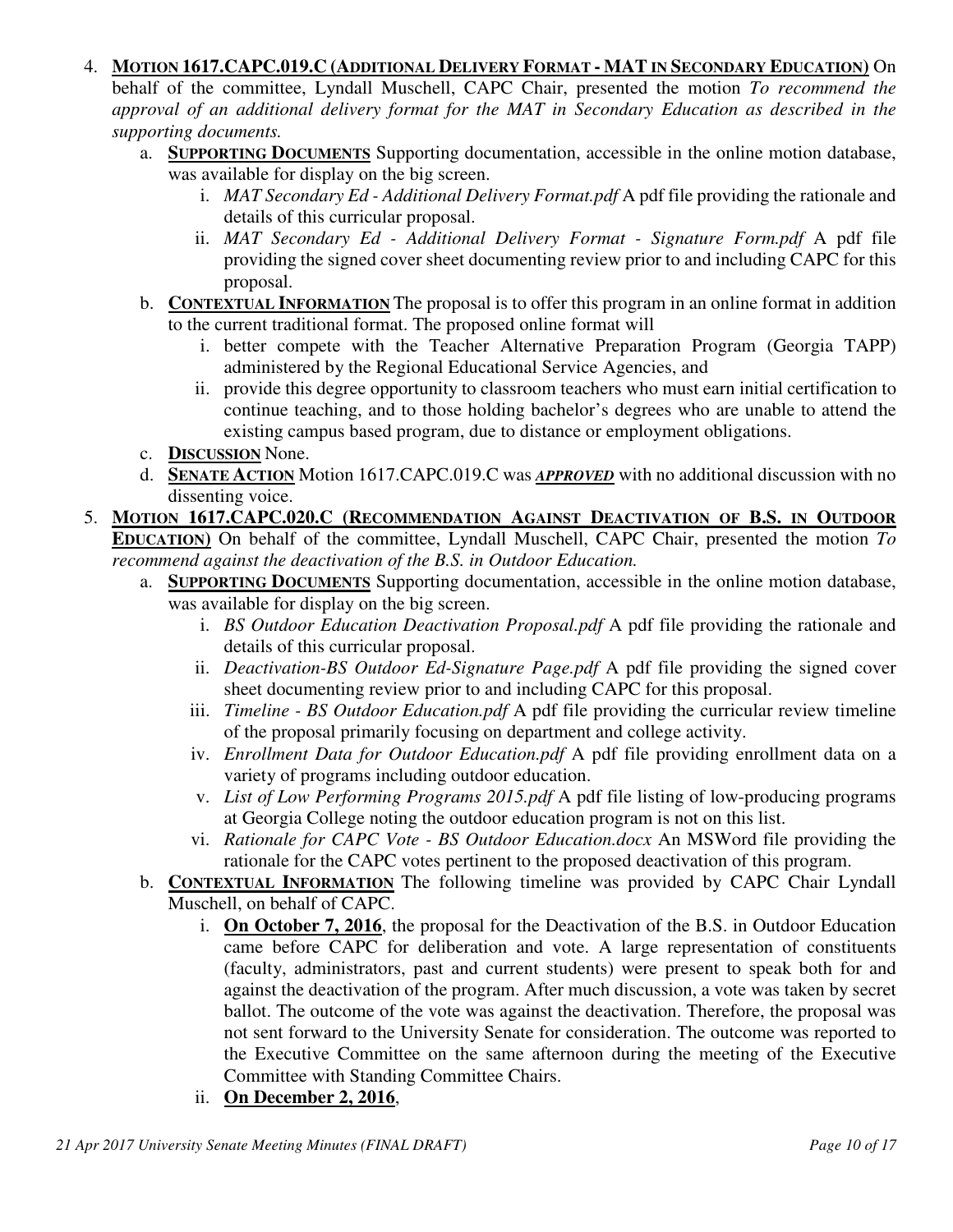- 1) the proposal for the Deactivation of the B.S. in Outdoor Education came before CAPC for a second time for deliberation. Both faculty and administrators attended the meeting to speak both for and against the deactivation. After extensive discussion, a vote was taken by secret ballot. The outcome of the vote was against the deactivation. Therefore, the proposal was not sent forward to the University Senate for consideration.
- 2) following the CAPC meeting, as chair of CAPC, I attended the Executive Committee Meeting with Standing Committee Chairs. The vote against deactivation of the program was reported to the Executive Committee. After extensive discussion, the members of the Executive Committee requested that CAPC submit a rationale for the committee decisions. This request was communicated to all CAPC members on Saturday, December 4. On December 13, the rationale was submitted to the Presiding Officer of the University Senate and to Dr. Costas Spirou, Interim Provost. I was informed that Dr. Spirou shared the document with President Dorman. Note that this rationale has been shared as one of the supporting documents to the motion.
- iii. **On February 22, 2017**, as chair of CAPC, I received a request from the Presiding Officer of the University Senate to meet with CAPC members with the purpose of discussing CAPC's recommendation against the College of Health Science's Deactivation of Outdoor Education proposal. In compliance with the request, a called meeting was held at 1:15 on March 3, 2017. At the meeting, CAPC members were addressed by the Presiding Officer of the University Senate with two primary purposes.
	- 1) To assess whether or not CAPC members believed themselves to be acting within the bylaws of the University Senate. The following section from page 2, section 2 was referenced.

*The University Senate strives to be mindful and respectful of matters that are more appropriately handled at the divisional, college, and department levels, but may make recommendations concerning matters within these areas that have broader institutional impact or implications*.

As a whole committee members believe that they acted in good faith to adhere to the bylaws, specifically the statement, *"but may make recommendations concerning matters within these areas that have broader institutional impact or implications,"* as there is an obligation to ensure the process of shared governance.

- 2) To express the need to bring the proposal to the University Senate as a motion for deliberation and a vote so that the President could act upon the matter. Several alternatives were discussed.
	- Three elected faculty senators could bring the proposal to the Senate floor.
	- ECUS could bring the proposal forward as a motion to the University Senate.
	- CAPC could bring forward the proposal as a motion to the University Senate.
- iv. **On March 3, 2017**, following the CAPC meeting, as chair of CAPC, I attended the Executive Committee Meeting with Standing Committee Chairs. At that meeting, it was requested by ECUS, that CAPC bring the proposal forward to the University Senate as a motion for deliberation and a vote.
- v. **On March 31, 2017**, the request by ECUS to bring the proposal forward to the University Senate as a motion for deliberation and a vote was discussed by CAPC. A vote was taken. The results were that a majority of the members voted to bring the proposal forward as a motion. The decision was reported to ECUS on March 31, 2017, at the meeting of the Executive Committee with Standing Committee Chairs.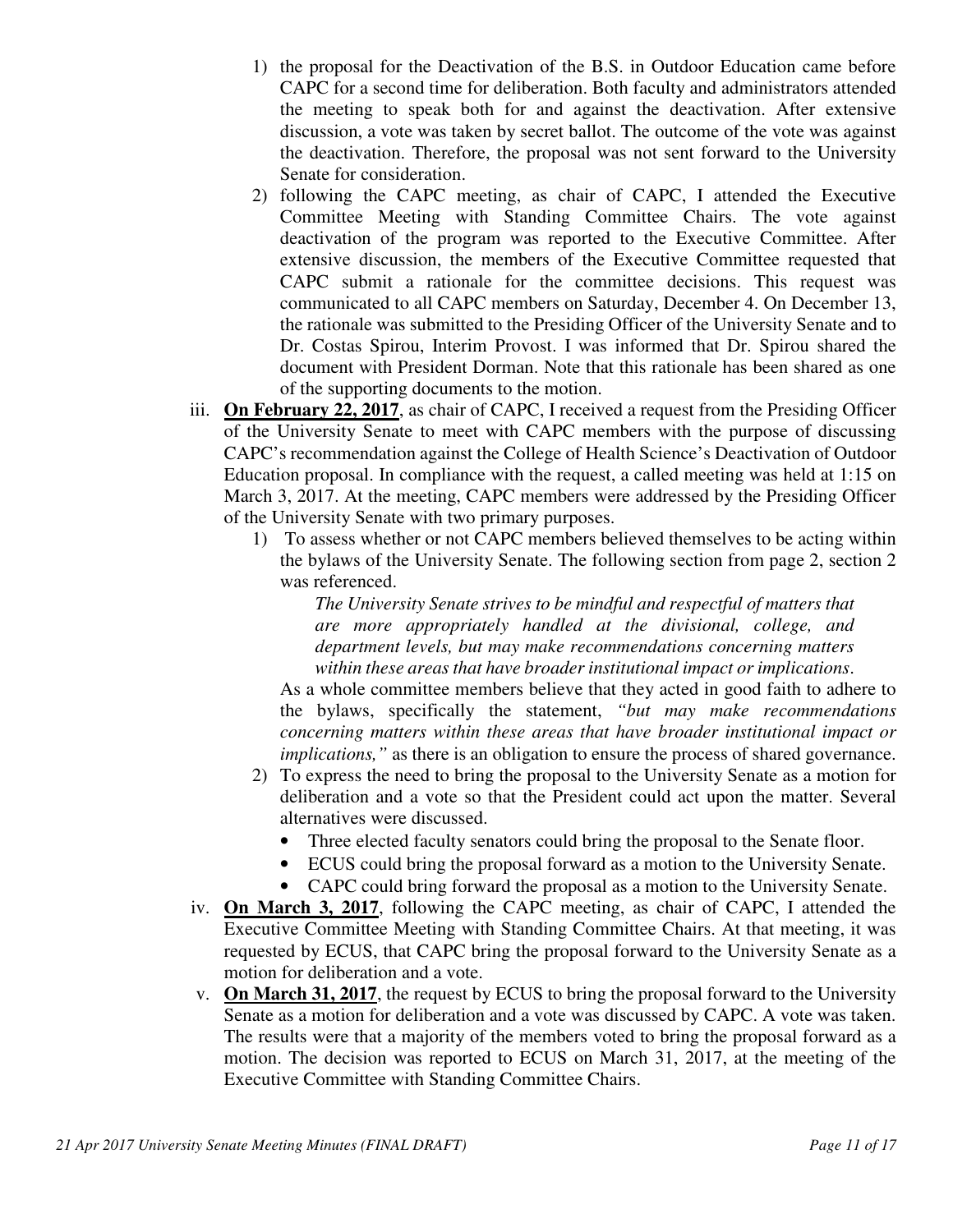- c. **DISCUSSION** *During the preparation of these minutes, the university senate secretary notes that the documentation of this discussion is not an attempt to provide a transcript rather an attempt to capture the main points of the discussion.*
	- i. A **MOTION** *To limit debate to at most fifteen minutes and an individual speaker statement to at most two minutes* was made, seconded and approved by a hand vote with 26 ayes and no nays.
	- ii. This is an opportunity to advise the University President, perhaps the highest function of university senate. Thank you to CAPC for bringing this motion to the university senate floor to allow the university senate to exercise its advisory function on this matter.
	- iii. Does this mean CAPC governs how instructional resources are allocated?
	- iv. The CAPC rationale (supporting document) seems to be a record of individual opinions rather than a committee position statement.
		- 1) CAPC was not asked to provide a committee document CAPC was asked to provide a rationale for its position. The vote was by secret ballot and individual opinions informed the secret ballot vote of each CAPC member. CAPC members take their participation in shared governance very seriously.
	- v. Is there any opportunity for the College to act?
		- 1) Not with current curricular review process.
	- vi. Who makes curricular decisions?
		- 1) Your vote as a university senate will be telling.
		- 2) The university senate advises the administration and does not make the decision.
	- vii. It is my opinion that the allocation of resources is an administrative function.
	- viii. Who staffs the outdoor education center?
		- 1) This center is a separate/distinct entity to the outdoor education program.
	- ix. The Outdoor Education program was a pillar of distinction for the university.
		- 1) While the program may have been a pillar of distinction, it may no longer be one.
	- x. Each college/department should be granted the authority to be able to determine how to allocate instructional resources such as what curriculum to offer and allocation of faculty instructional time.
	- xi. Does the department faculty support this deactivation?
		- 1) The outdoor education program faculty are adamantly against the deactivation of this program. There are presently 45 majors and 21 minors.
		- 2) You would not expect a department to favor the deactivation of its own program.
		- 3) The department vote recorded in the documentation advocates deactivation.
		- 4) The outdoor education faculty represent a small number of the department (School of Health and Human Performance) faculty.
		- 5) This deactivation recommendation was taken through the college (CoHS) curricular review process and deactivation was supported by the department and the college curriculum committee.
	- xii. There are perceptions that this deactivation is a done deal by our provost and the BoR.
	- xiii. As a spouse of one of the outdoor education faculty, my position is likely biased. My concern is that elimination of a program that has a national reputation is not wise. The program is distinctive and unique, why get rid of it?
- d. **SENATE ACTION** A **MOTION** *To use a secret ballot as the voting method* was made, seconded and approved by a voice vote with no dissenting voice. Motion 1617.CAPC.020.C – *not to deactivate –* was *APPROVED* by a secret ballot vote with 26 aye votes and 12 nay votes. Chavonda Mills expressed appreciation to John Swinton, Claire Sanders, and John Sirmans for assistance in disseminating, collecting, and counting the secret ballot votes and to University Senate Parliamentarian John Sirmans for his counsel on parliamentary procedure both prior to and during this meeting.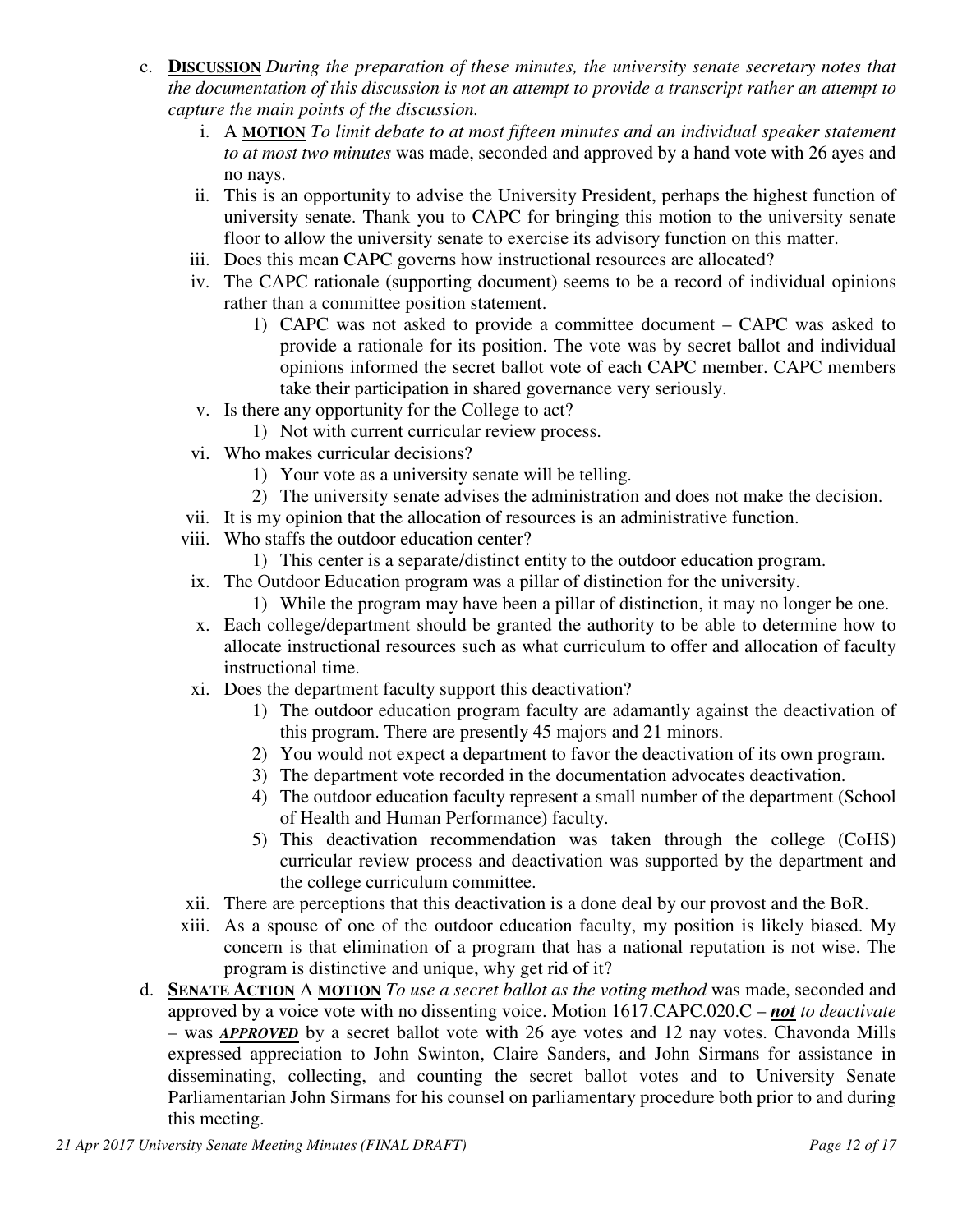**COMMITTEE REPORTS**: As there were very few minutes of scheduled meeting time remaining when the agenda item of committee reports was reached, Presiding Officer Chavonda Mills requested that presenters submit written reports to university senate secretary Craig Turner for inclusion in the meeting minutes. The reports filed below were submitted in writing by the presenters noted after the committee name.

# 1. **ACADEMIC POLICY COMMITTEE** (APC) – Carol Sapp

*Officers: Chair Carol Sapp, Vice-Chair Mike Gleason, Secretary David McIntyre*

- a. **Meeting** APC met on 31 Mar 2017 from 2:00pm to 3:15pm. The following topics were discussed.
	- i. **Common Syllabus Statement for Emergency Procedures** This topic was committed to APC for further clarification and revision at the 17 Mar 2017 university senate meeting. The draft of the motion passed by APC and submitted for university senate consideration follows:

*Fire drills will be conducted annually. In the event of a fire alarm, students will exit the building in a quick and orderly manner through the nearest hallway exit. Learn the floor plan and exits of the building. Do not use elevators. If you encounter heavy smoke, crawl on the floor so as to gain fresh air. Provide assistance to those who are in need of help without endangering your own life. Assemble for a head count on the front lawn of main campus or other designated assembly area.*

## ii. **Proposed SGA Resolution Related to Midterm Grades**

- 1) APC fully supports the existing USG Policies regarding feedback from faculty to students. After careful consideration of the resolution as presented, APC recommends faculty include a statement on mid-term feedback as a common syllabus statement for all GC courses. The APC sought advice from Kay Anderson, University Registrar, for the specific language of the statement.
- 2) Ms. Anderson provided the following suggestion in an email to APC.
	- a) BOR Reference: USG Academic Affairs Handbook 2.07.01 http://www.usg.edu/academic\_affairs\_handbook/
	- b) GC Procedures: The Board of Regents of the University System requires that each faculty member provide each student in each course each semester with an evaluation prior to the last day the university calendar permits a student to drop a course without academic penalty. Therefore, each faculty member must use a grading system that provides the student with information reflecting his standing in the course prior to the last day to drop a course and still receive a "W" grade. The course syllabus should provide specific information regarding what evaluation the student can expect before mid-term.
	- c) The Academic Council approved (January 2003) the policy that all midterm grades will be posted on Banner for all freshmen core courses. Effective Fall Semester 2003.
- iii. **Suggestions to Provide to Jeanne Sewell and CTL to Facilitate Teaching/Learning** Due to time constraints, the third old business agenda item related to the subcommittee report on specific items to suggest to Jeanne Sewell and CTL (Center for Teaching and Learning) staff that would be helpful to faculty in facilitating the teaching/learning process was not addressed during the 31 Mar 2017 APC meeting.
- 2. **CURRICULUM AND ASSESSMENT POLICY COMMITTEE** (CAPC) Lyndall Muschell
	- *Officers: Chair Lyndall Muschell, Vice-Chair Angel Abney, Secretary Josie Doss* 
		- a. **Meeting** CAPC met on 31 Mar 2017 from 2:00pm to 3:15pm. Beyond the two motions presented earlier in this meeting and the thirty items included on the consent agenda of this meeting, CAPC has no items on which to report.
- 3. **SUBCOMMITTEE ON CORE CURRICULUM** (SoCC) Mary Magoulick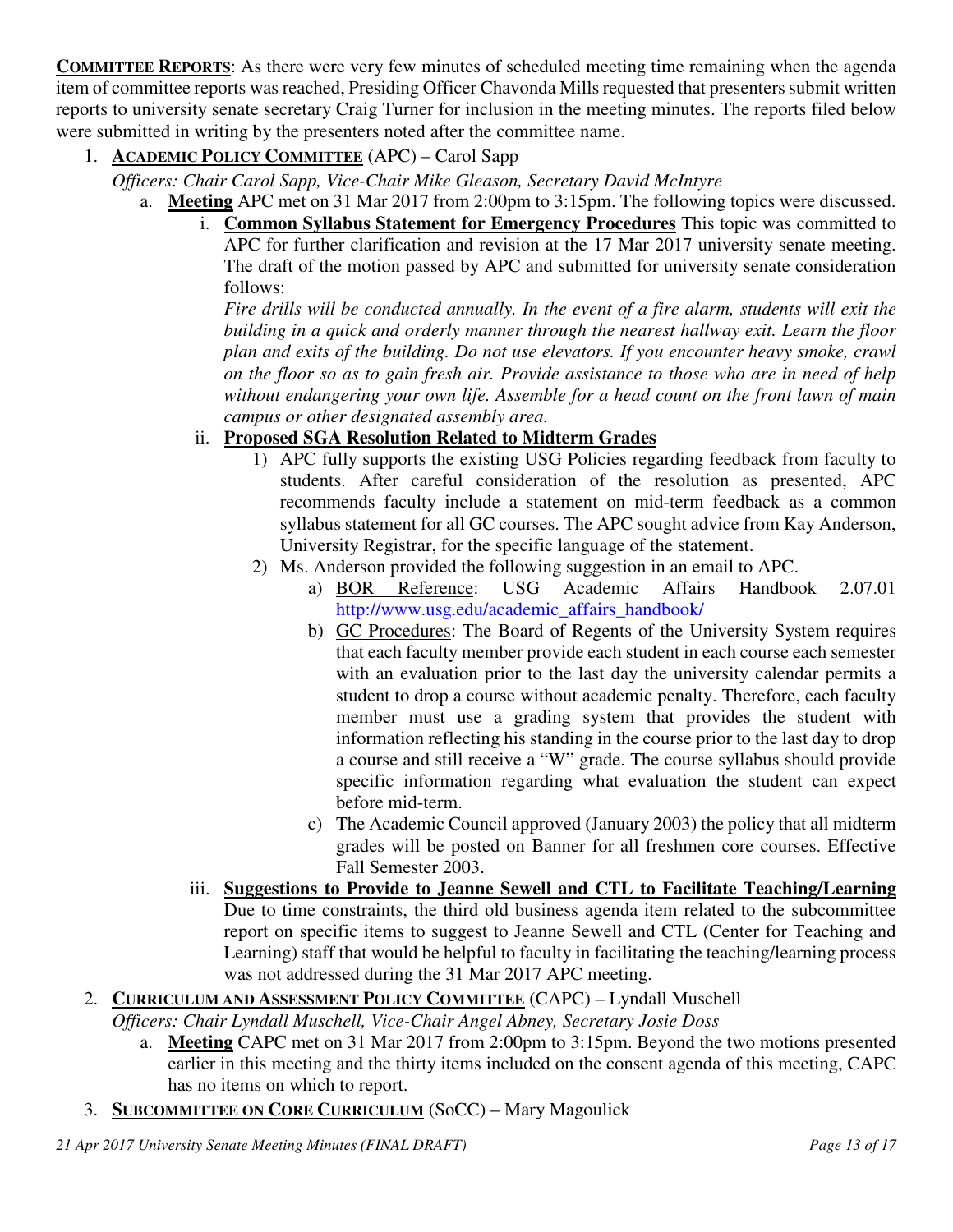*Officers: Chair Mary Magoulick, Vice-Chair Brandon Samples, Secretary Kay Anderson*

- a. **Area B Sections** SoCC approved the following proposals for new sections in Area B in the last month:
	- i. GC1Y: Growing up in the USA: What Does Psychological Science Have to Say about Children's Experiences in the American Context by Dana Wood (Department of Psychological Science)
	- ii. GC2Y: Religion and Human Right by Juli Gittinger (Department of Philosophy and Liberal Studies)

# b. **Area B Section Proposals**

- i. SoCC will be accepting proposals for new Area B sections in August 2017. Please inform your faculty colleagues wishing to teach Area B sections.
- ii. Please be aware that the routing process has changed slightly, so that now we must receive three signatures before we can review proposals: the Chair's signature, the Dean's signature, and the Associate Provost's signature. All information about our proposal process is on our website: https://intranet.gcsu.edu/socc (requires Unify login)

# 4. **EXECUTIVE COMMITTEE OF THE UNIVERSITY SENATE** (ECUS) – Chavonda Mills

- *Officers: Chair Chavonda Mills, Vice-Chair Nicole DeClouette, Secretary Craig Turner*
	- a. **Meeting** ECUS met on 31 Mar 2017 from 2:00pm to 3:15pm. The following topics were discussed.
		- i. **Governance Calendar for 2017-18** was amended at the request of Dr. Veronica Womack to include "Making Excellence Inclusive Faculty Day" on Monday, 14 Aug 2017. The revised calendar is attached to these minutes as a supporting document.
		- ii. **Proposal to Establish a Foundation Account for University Senate** has been approved by University Advancement and is now active.
		- iii. **ECUS Standing Committee Scope and Duties** was reviewed by the committee. The committee discussed the recommendation that ECUS membership includes senate officers and standing committee chairs. Two concerns noted were committee dominance by a single college, and the perception of the committee serving as a "superior" committee to standing committees. There was also discussion as to the benefit of the recommended committee composition as most committee members present saw none. There was a brief discussion regarding ECUS' function as a steering and advisory committee as opposed to making executive decisions. Those present agreed that ECUS should continue to operate in its current function as it appears to have worked well since the inception of the university senate.
		- iv. **Certificates of Recognition** for volunteers and non-senator officers were delivered to standing committee chairs for distribution on 31 Mar 2017. Outgoing senators and officers received their certificates earlier at this university senate meeting as documented above.
		- v. **Request for a Second USGFC representative** will continue during the 2017-18 senate term as a representative has yet to be identified.
		- vi. **Removal of Oversight of Curriculum from University Senate** was briefly discussed as the committee agreed to defer further discussion to the governance retreat as Provost Brown was not present to provide the contextual details of the proposal on the topic.
		- vii. **Policy Review** ECUS recommends that Sadie Simmons, GC's Policy Officer, serves as a reviewer of all policies under development or revision by university senate committees prior to their submission for university senate consideration to ensure policies are in compliance with internal university and BoR/USG policies as well as applicable federal, state, and local law.

# 5. **SUBCOMMITEE ON NOMINATIONS** (SCoN) – Nicole DeClouette

*21 Apr 2017 University Senate Meeting Minutes (FINAL DRAFT) Page 14 of 17 Officers: Chair Nicole DeClouette, Secretary Craig Turner, No Vice-Chair position for this committee.*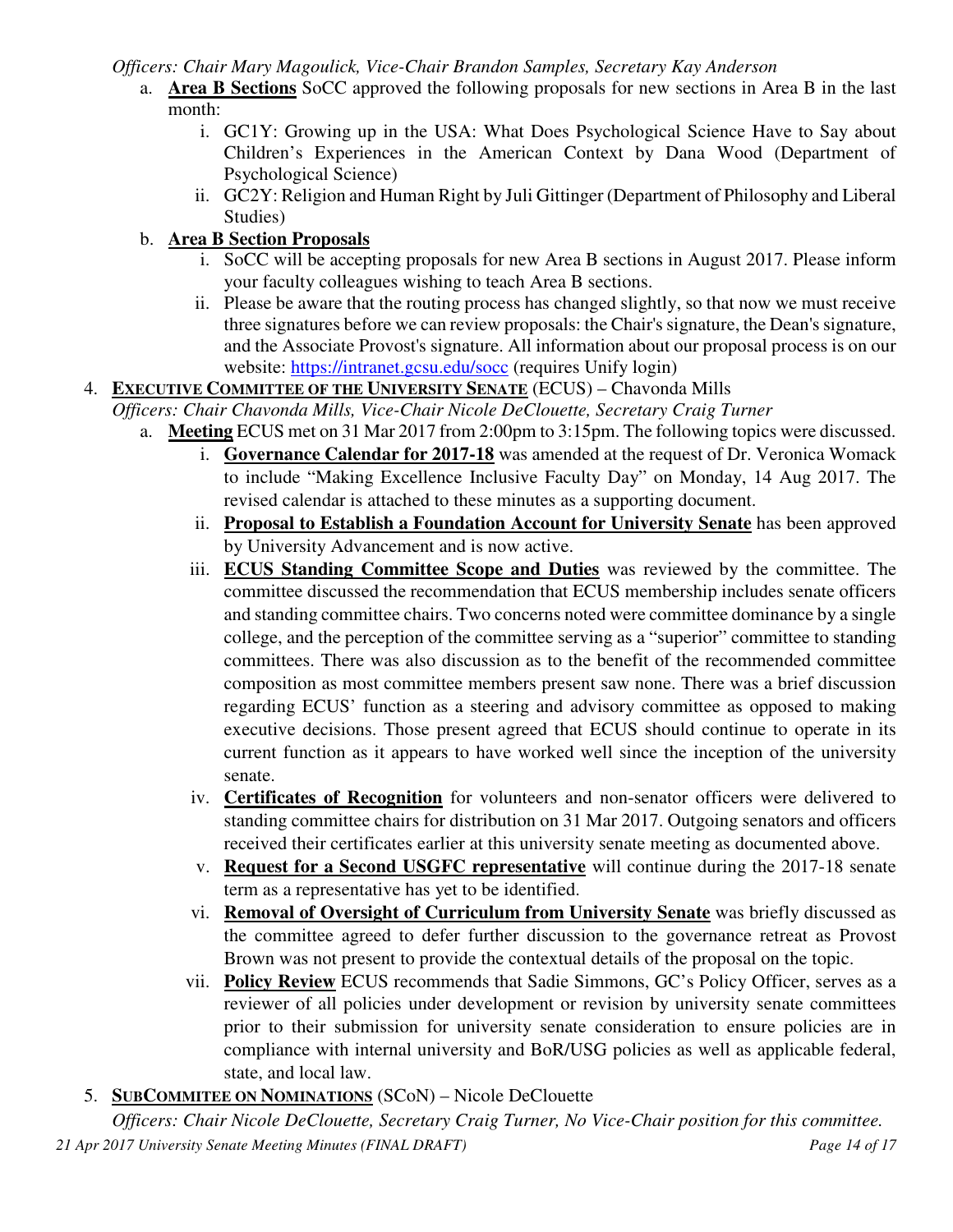- a. **Meeting** Recent activity includes exclusively the preparation of the slate of nominees for university senate officers and positions on university senate committees for the 2017-2018 university senate. The interested reader is directed to the minutes of the 21 Apr 2017 3:30p-4:45p organizational meeting of the 2017-2018 university senate for details.
- 6. **FACULTY AFFAIRS POLICY COMMITTEE** (FAPC) Alex Blazer

*Officers: Chair Alex Blazer, Vice-Chair Tom Toney, Secretary David Johnson*

- a. **Meeting** FAPC met on 31 Mar 2017 from 2:00pm to 3:15pm. The following topics were discussed.
	- a. **Committee Scope** The Committee reviewed its scope and does not recommend changes.
	- b. **Probationary Credit** Following up on a faculty question, the Committee discussed how (Department) Chairs have the discretion to advocate (or not) for *probationary credit toward tenure and promotion at the time of the appointment* with their Deans when hiring faculty in their departments.
	- c. **Peer Teaching Evaluation** The Peer Teaching Evaluation Work Group recommended a Peer Teaching Evaluation Pilot Program. The Committee asked questions and raised concerns about who should perform evaluations, who should be evaluated, and whether the evaluations should be mandatory.
		- i. The Committee agreed that it should be formative and shared only with the faculty member who was evaluated.
		- ii. The Committee was divided on whether the evaluation should be mandatory or voluntary.
		- iii. The Committee was divided on the issue of who should be evaluated (all faculty, full-time faculty, pre-tenure tenure-track faculty, faculty in their first three years of teaching, or faculty in their first three years of teaching at Georgia College?).
		- iv. The Committee was divided on the issue of who should be an evaluator (should there be a single evaluator? should the single evaluator be from department, the college, or CTL (Center for Teaching and Learning)? should there be two person evaluation teams consisting of one member of the department and one member of CTL?).

The Committee decided to postpone recommending the Pilot Program at this time in a vote of 6 to 3.

- d. **Five-Year Review of Academic Administrators** In the week after our 3 Mar 2017 meeting, the Committee discussed the ideas presented by the Provost.
	- i. The Committee is interested in working with the Provost's Office to revise the Five-Year Administrative Review policy.
	- ii. The Committee has questions about preserving the in-house Review Team, and it fully supports streamlining the time table, updating the way evaluations are gathered, and making the process less burdensome.
- e. **Student Opinion Surveys** The Committee did not have time to discuss the Work Group recommendation; therefore, in the 2016-17 FAPC annual report this item will be recommended for consideration by the 2017-18 FAPC.
- 7. **RESOURCES, PLANNING AND INSTITUTIONAL POLICY COMMITTEE** (RPIPC) Jan Hoffmann Clark *Officers: Chair Jan Hoffmann Clark, Vice-Chair Susan C. Allen, Secretary Emily Gomez* 
	- a. **Meeting** RPIPC met on 31 Mar 2017 from 2:00pm to 3:15pm. Beyond the motion presented earlier in this meeting, RPIPC has no items on which to report.
- 8. **STUDENT AFFAIRS POLICY COMMITTEE** (SAPC) Heidi Fowler
	- *Officers: Chair Heidi Fowler, Vice-Chair Ben McMillan, Secretary Simplice Tchamna-Kouna*
		- a. **Meeting** SAPC met on 31 Mar 2017 from 2:00pm to 3:15pm. The following topics were discussed. i. **Academic Calendar**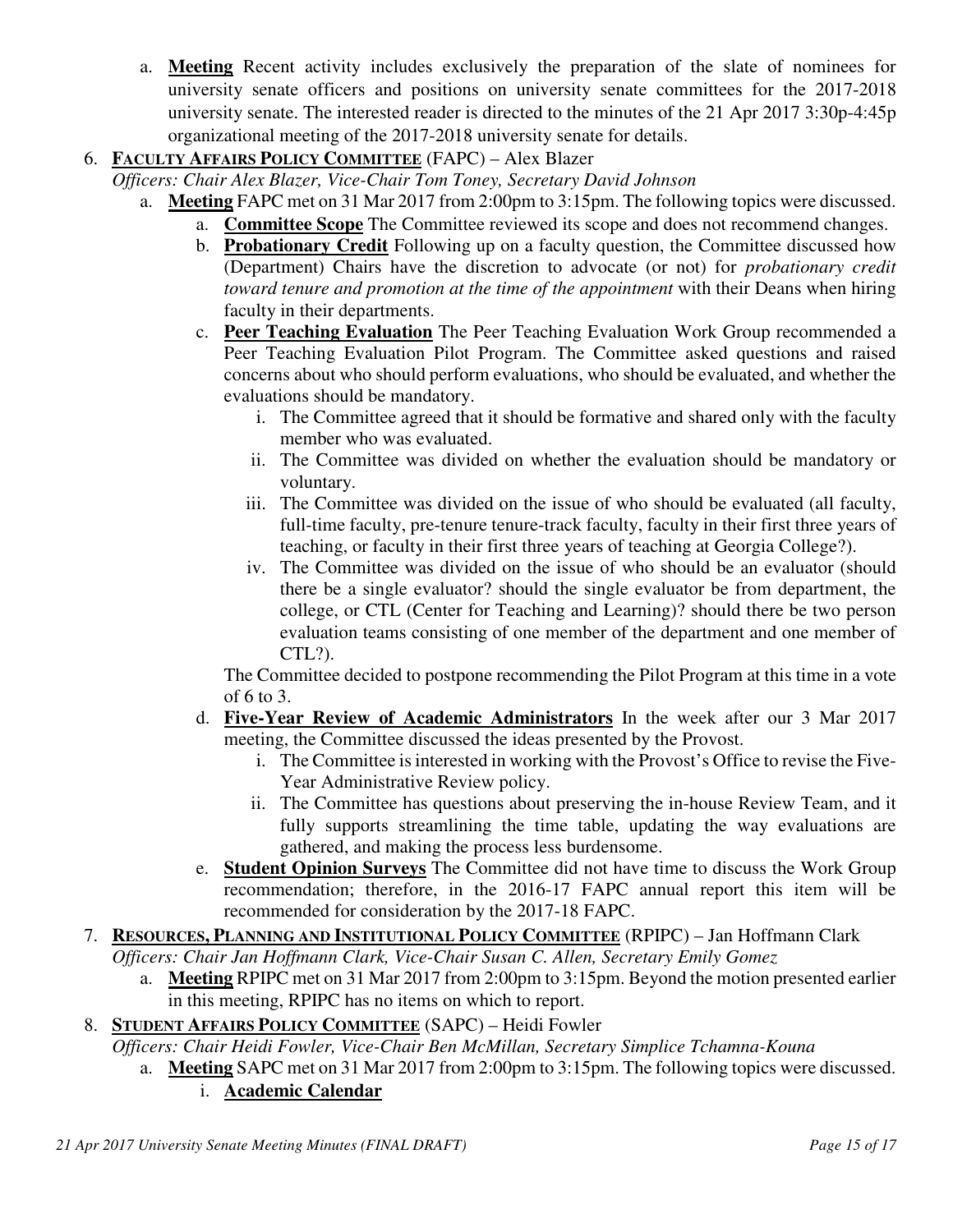- 1) Changing the academic calendar to allow for at least one or two "dead" or "reading" days before finals.
	- a) We currently have a final day of class on Monday and start finals immediately on Tuesday.
	- b) This practice forces faculty to either stop the introduction of new material or make students cram for a single night before finals.
	- c) Either option is not healthy.
- 2) Extend the withdrawal date another week (or two).
	- a) In most classes, it is difficult to have a mid-term (if only two tests are given in the class) by the withdrawal date.
	- b) Giving an extra week (or two) would allow students to have more performance feedback to make the decision to withdraw from the course.
	- c) University Registrar Kay Anderson responded (and was reported to SAPC):
		- (1) The drop date needs to be after midterm (system policy) but before we start registration for the next term. Depending on the structure of the term, it is usually the 40th day of class (spring semester) and the 41st day of class (fall semester).
		- (2) The dead/reading day is an issue because we have 15 meeting times for each day of the week in order to meet our accreditation and credit hour requirements. In fall semester, we lose a Monday for Labor Day and make it up the day before finals start. In spring semester, we lose one Monday for MLK day and make it up the week of finals.
			- Those are mandatory holidays the only flex-time we have are Fall Break and Thanksgiving break or Spring Break.
			- Students would have to give up a day of these breaks in order to get a "dead" day or begin classes earlier in the year.
- 3) SAPC agreed to explore these options, gather more information and decided to postpone further consideration of this agenda item to the following academic year since the academic calendar will not be revisited until spring 2018.
- ii. **Congratulations** SAPC also formally recognized SAPC Student Senator, Kevin Morris, for being named a Fulbright Scholar. Kevin will teach English in Macedonia September 2017 to June 2018.
- 9. **STUDENT GOVERNMENT ASSOCIATION** (SGA) –Laura Ahrens
	- *Officers: President Laura Ahrens, Vice President Terrell Davis, Secretary Gabrielle Aladesuyi, Treasurer Charlie Faber*
		- a. **Ending** We are winding down the 81st SGA Session with two more SGA meetings this semester. Reflections
			- i. We have had a productive year working on academic initiatives (and will continue to expand on these initiatives next year); on environmental efforts on campus; in the area of diversity and inclusion (granted much of the year's activities centered on education and discussions); and working with various areas on campus to efficiently improve parking and transportation measures.
			- ii. We have allocated \$15,000+ to student organizations through our bill allocation process. Additionally
			- iii. the incoming SGA Executive Board will be meeting over the weekend to allocate funding amounts to student organizations through the Student Activity Budget Committee - which will then be submitted for approval by Drs. Dorman and Harshbarger.
		- b. **SGA President-Elect** Mike Muller could not be here today either, but he is looking forward to continuing the communication between the students and the faculty, staff and administration.